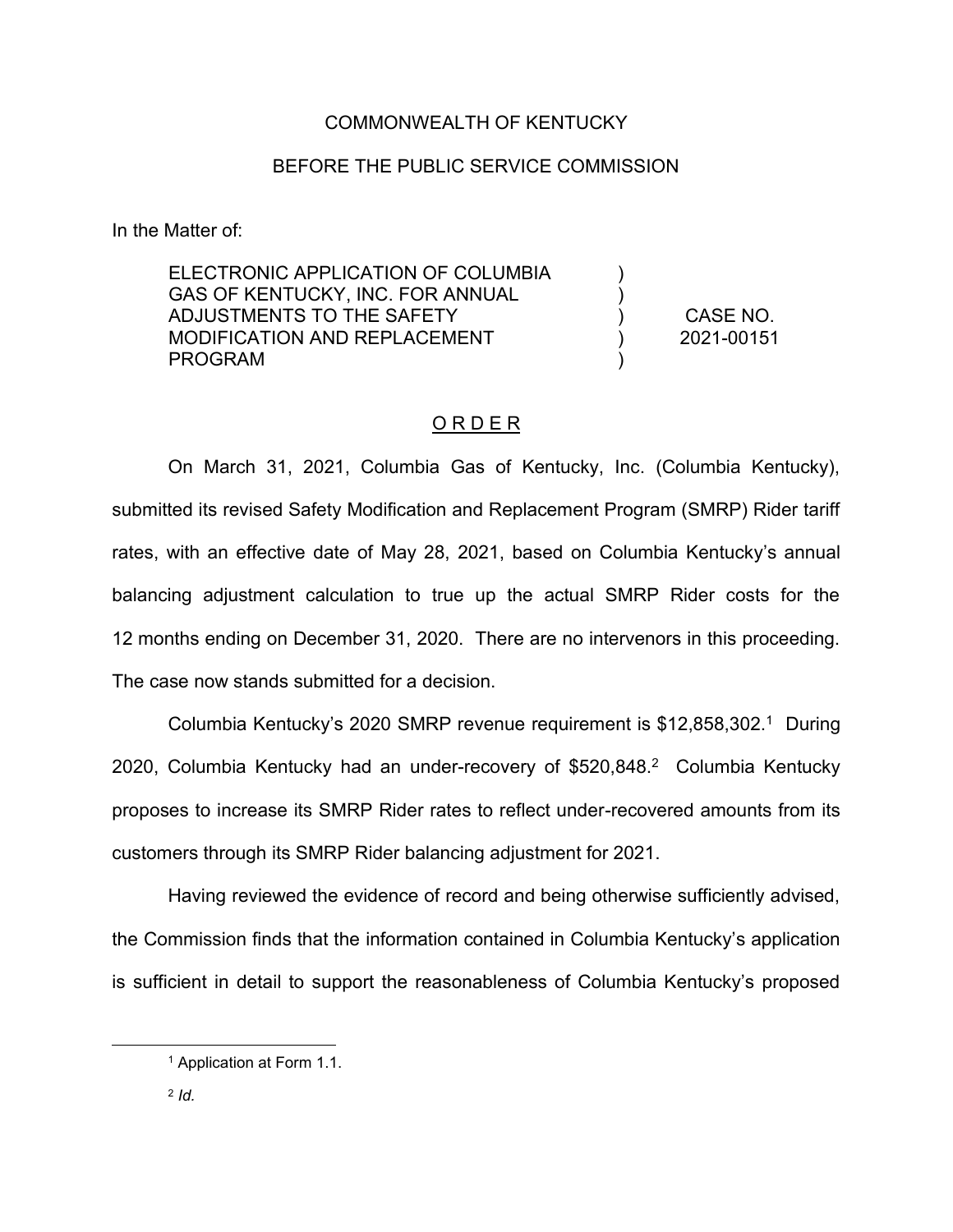SMRP Rider rates, excluding the amount disallowed by the Commission in Case No. 2020-00327. $3$  The rates attached to this Order as an Appendix have been increased from previous amounts by \$520,848 to include the 2020 under-recovered amounts.

IT IS THEREFORE ORDERED that:

1. The SMRP Rider rates in the Appendix to this Order are approved for service rendered by Columbia Kentucky effective as of the meter readings on and after the first billing cycle of June 2021.

2. Within 20 days of the date of entry of this Order, Columbia Kentucky shall file with the Commission, using the Commission's electronic Tariff Filing System, its revised tariff sheets setting out the rates approved and reflecting that they were approved pursuant to this Order.

3. This case is now closed and removed from the Commission's docket.

<sup>3</sup> Case No. 2020-00327, *Electronic 2021 Safety Modification and Replacement Program Filing of Columbia Gas of Kentucky, Inc.* (Ky. PSC Apr. 30, 2021). The Commission did not approve Columbia Kentucky's request to recover, via the SMRP Rider, amounts spent to retrofit transmission Line DE for accommodation of in-line inspection tools.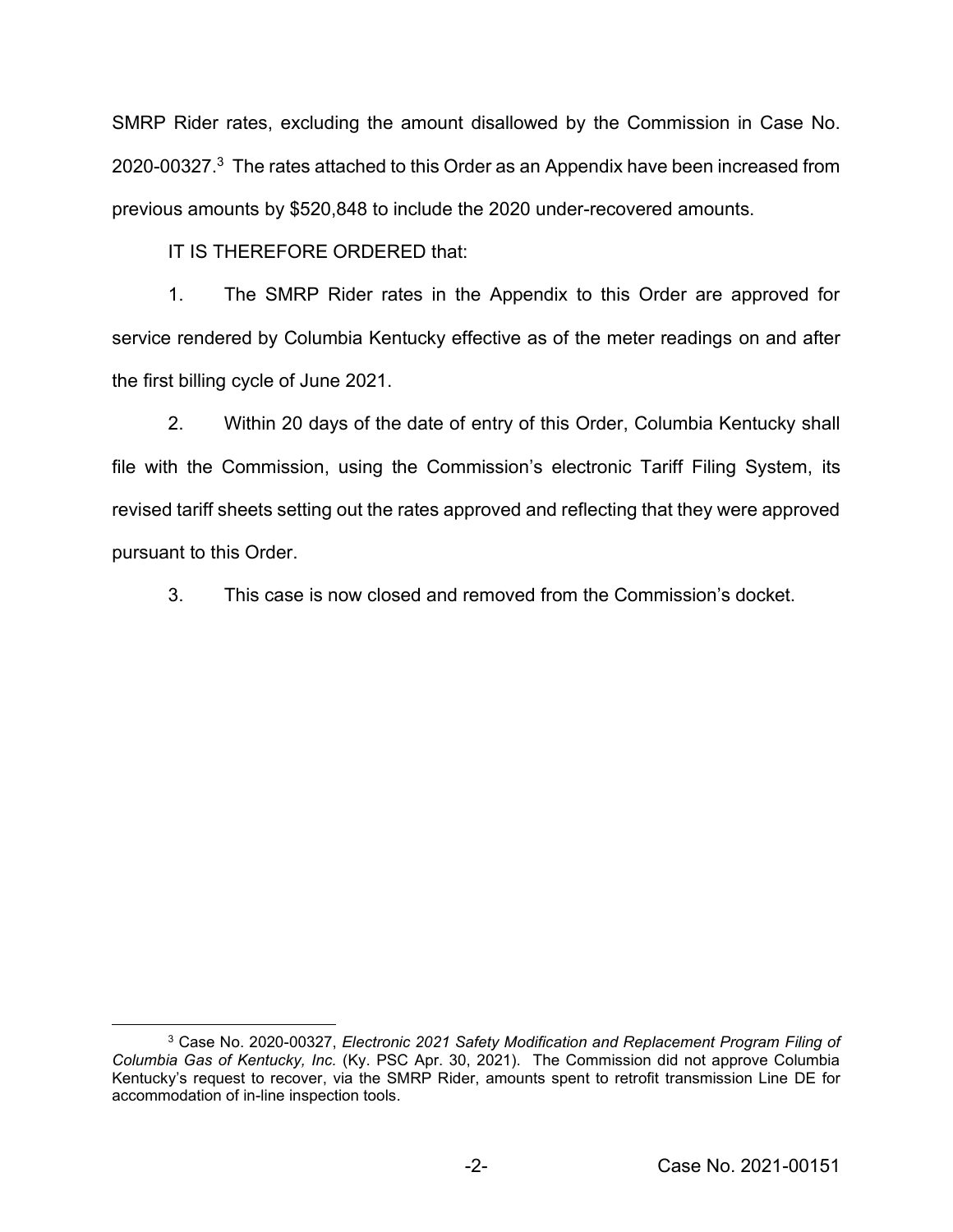By the Commission



ATTEST:

 $d$ well

Executive Director

Case No. 2021-00151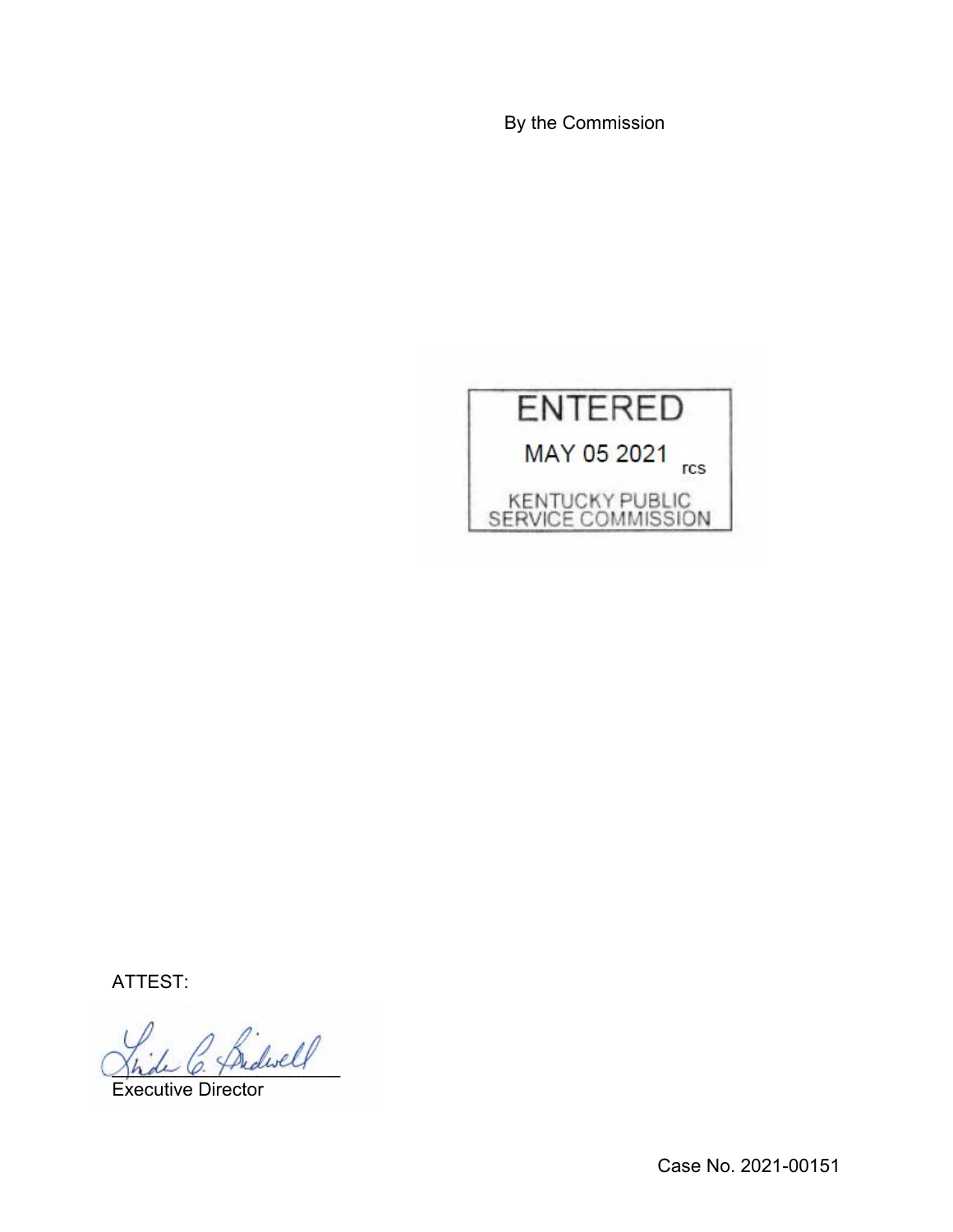## APPENDIX

# APPENDIX TO AN ORDER OF THE KENTUCKY PUBLIC SERVICE COMMISSION IN CASE NO. 2021-00151 DATED MAY 05 2021

The following rates and charges are prescribed for the customers in the area served by Columbia Gas of Kentucky, Inc. All other rates and charges not specifically mentioned shall remain the same as those in effect under the authority of the Commission prior to the effective date of this Order.

### 2021 Safety Modification and Replacement Program Rider Rates

Per month:

| Rate GSR, Rate SVGTS-Residential Service                  | 6.86               |
|-----------------------------------------------------------|--------------------|
| Rate GSO, Rate GDS, Rate SVGTS – Commercial or Industrial | $\frac{\$}{25.15}$ |
| Rate IUS, Rate IUDS                                       | \$215.05           |
| Rate IS, Rate DS, <sup>1</sup> Rate SAS                   | \$1,263.93         |

<sup>1</sup> Excluding customers subject to Flex Provisions of Rate Schedule DS.